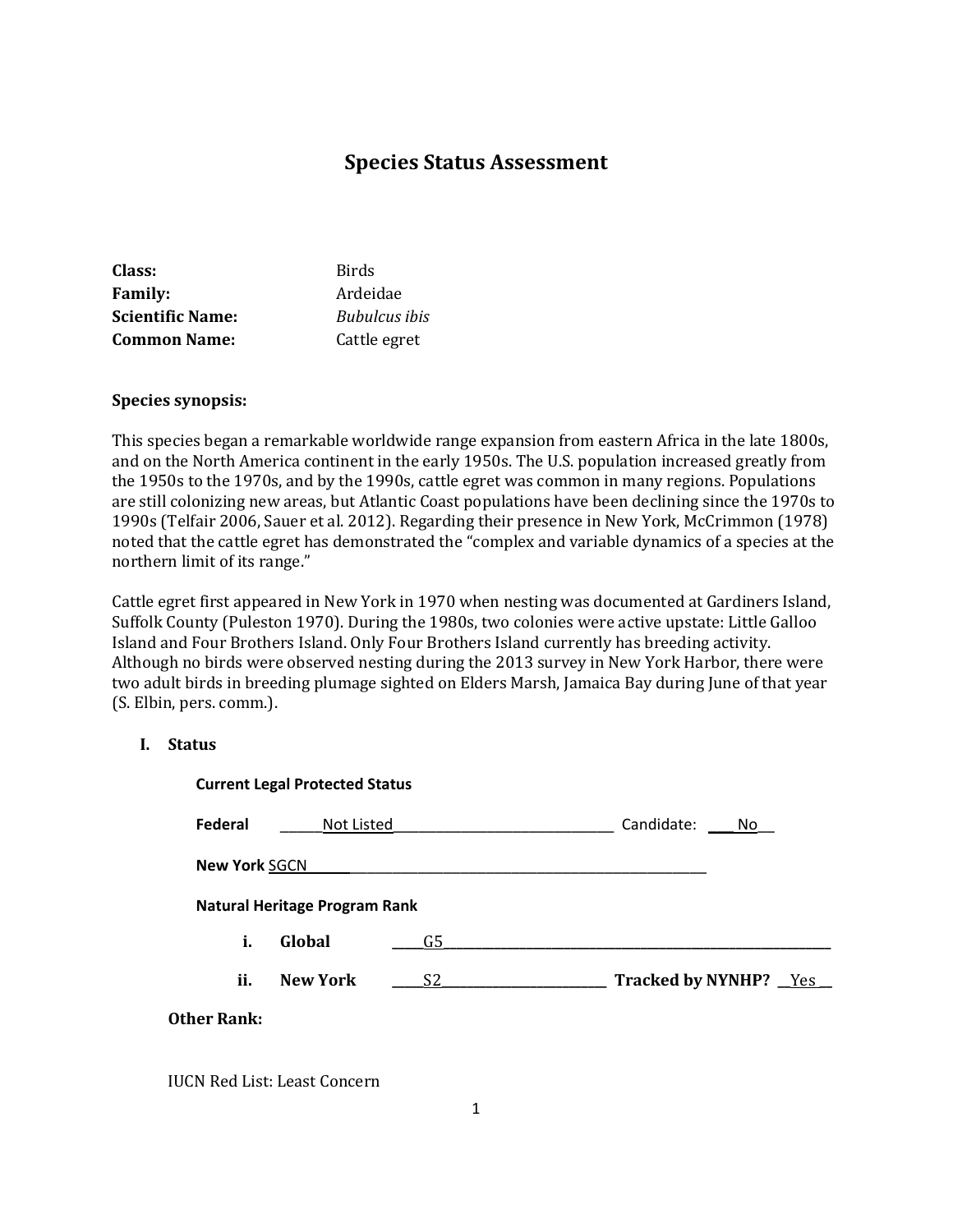### **Status Discussion:**

In New York, cattle egret currently breeds at one upstate location, and the statewide population trend is downward. In the NYC Harbor, the population declined from a high of 266 nests on two islands in 1985 to zero (Craig 2012). There is concern in most other northeastern states; cattle egret is ranked as Critically Imperiled in Maine, Vermont, Massachusetts, Connecticut, and Rhode Island. Populations are Apparently Secure or Secure in the southeastern United States. Five southern states, including Virginia and West Virginia, rank the species as exotic.

### **II. Abundance and Distribution Trends**

### **a. North America**

| Abundance<br>i.                            |                  |
|--------------------------------------------|------------------|
| ___ declining _____increasing              | X stable unknown |
| ii. Distribution:                          |                  |
| __declining ____increasing                 | X stable unknown |
| <b>Time frame considered:</b><br>1999-2009 |                  |

#### **b. Regional**

| Abundance<br>i.                  |             |            |         |
|----------------------------------|-------------|------------|---------|
| $X$ declining ______ increasing  |             | ____stable | unknown |
| ii.<br>Distribution:             |             |            |         |
| $X$ declining ______ increasing  |             | ___stable  | unknown |
| <b>Regional Unit Considered:</b> | Eastern BBS |            |         |
| Time frame considered:           | 2001-2011   |            |         |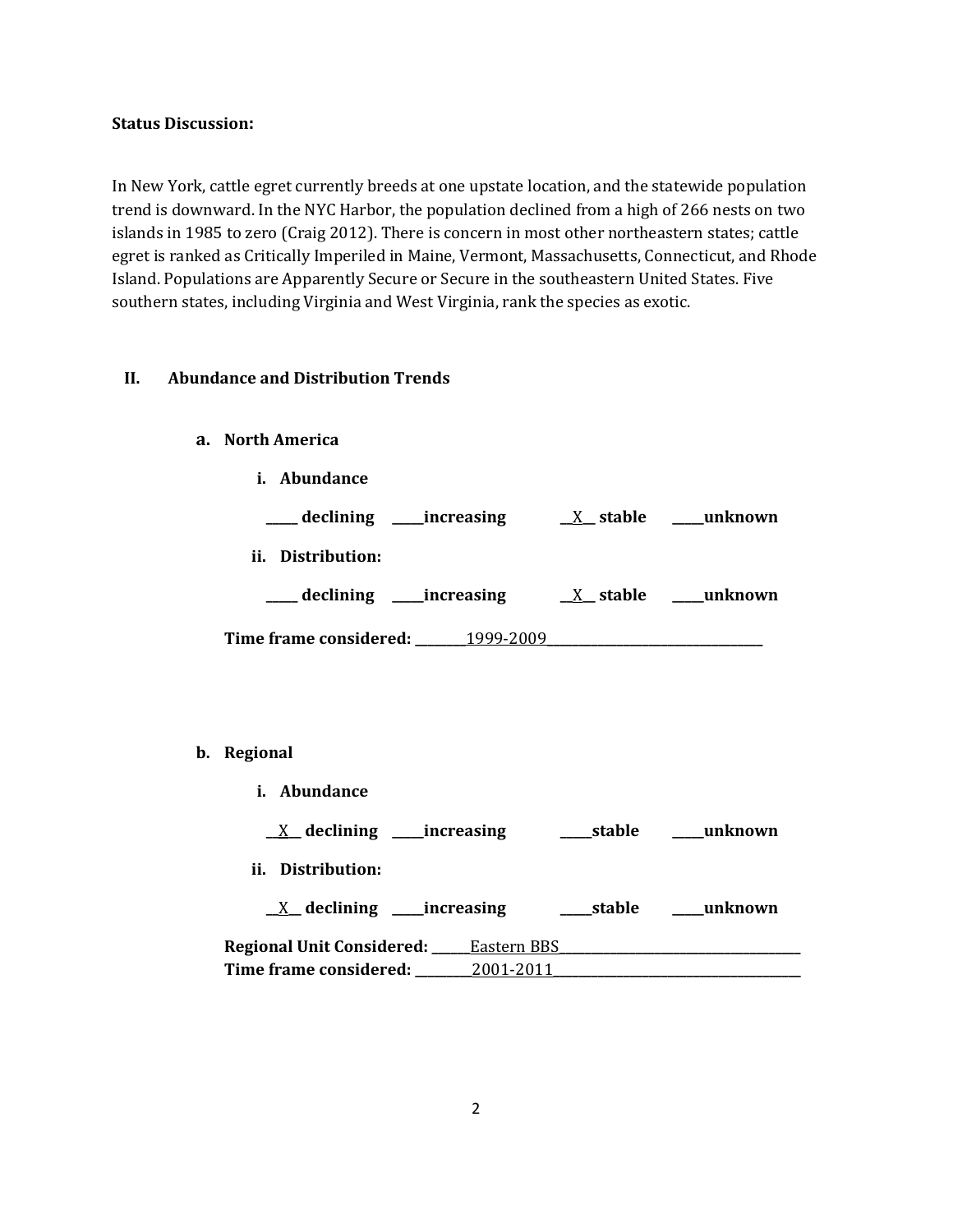**c. Adjacent States and Provinces**

| <b>CONNECTICUT</b>                                                                                              |  |  |
|-----------------------------------------------------------------------------------------------------------------|--|--|
| i. Abundance<br><u>X</u> declining ____increasing ______stable ____unknown<br>ii. Distribution:                 |  |  |
|                                                                                                                 |  |  |
| Time frame considered: Not Specified                                                                            |  |  |
| MASSACHUSETTS Not Present _________ No data _____                                                               |  |  |
| i. Abundance<br>ii. Distribution:                                                                               |  |  |
| <u>X</u> declining ____increasing ______stable ____unknown                                                      |  |  |
|                                                                                                                 |  |  |
| NEW JERSEY Not Present Notal Nodata                                                                             |  |  |
| i. Abundance<br>ii. Distribution:                                                                               |  |  |
| Time frame considered: ___ 1999-2009<br>Listing Status: ___________Threatened_(breeding) _________ SGCN? ___Yes |  |  |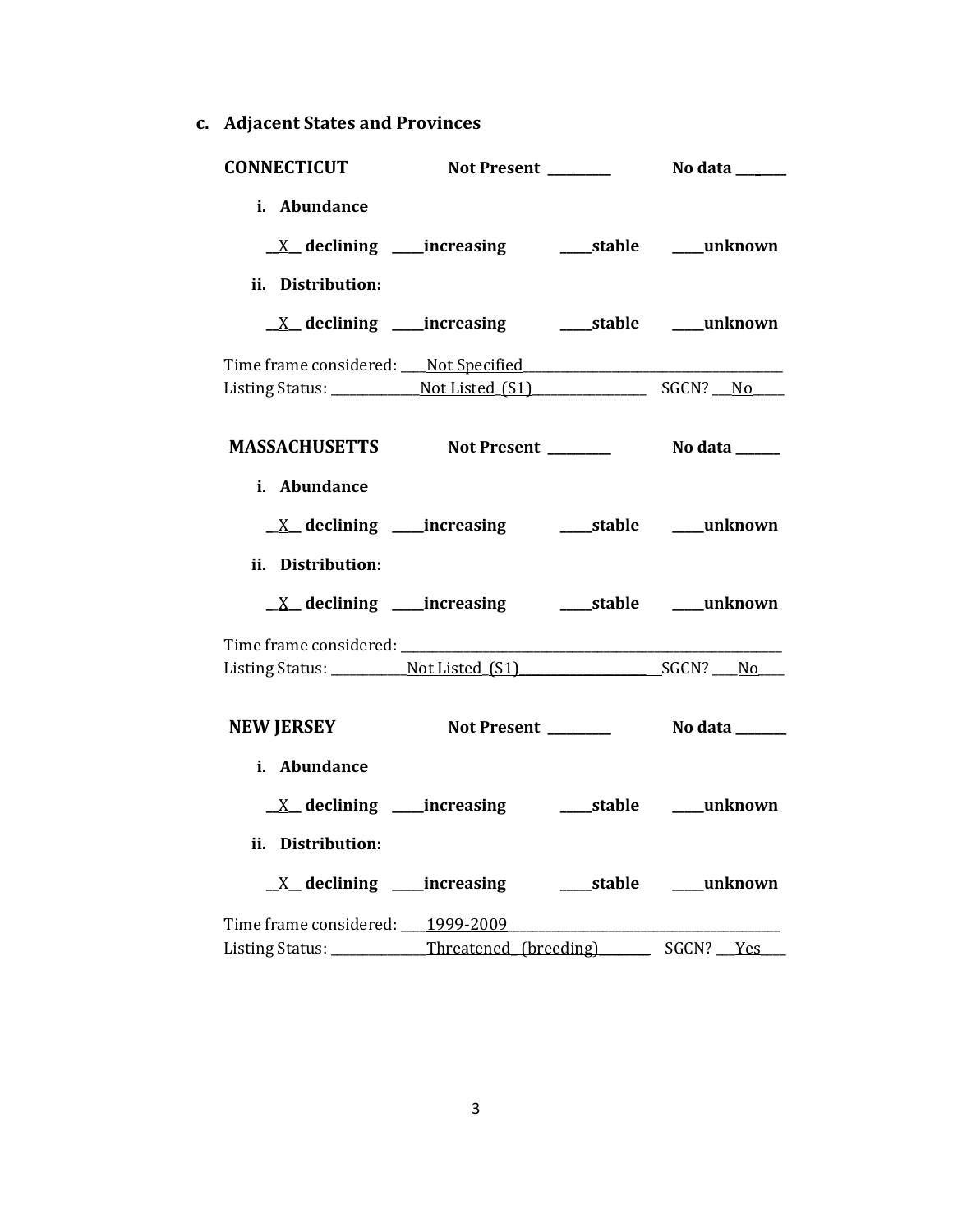| <b>ONTARIO</b>    | Not Present $X_{\text{max}}$                                       | No data ______                               |
|-------------------|--------------------------------------------------------------------|----------------------------------------------|
| PENNSYLVANIA      | Not Present ________                                               | <b>No data</b> _______                       |
| i. Abundance      |                                                                    |                                              |
|                   |                                                                    |                                              |
| ii. Distribution: |                                                                    |                                              |
|                   | <u>X</u> declining ____increasing ___________stable ______unknown  |                                              |
|                   | Time frame considered: 1984-89 to 2004-08                          |                                              |
|                   |                                                                    |                                              |
| <b>QUEBEC</b>     | Not Present $X$                                                    | No data $\_\_\_\_\_\_\_\_\_\_\_\_\_\_\_\_\_$ |
| <b>VERMONT</b>    | Not Present _______                                                | No data _______                              |
| i. Abundance      |                                                                    |                                              |
|                   |                                                                    |                                              |
|                   |                                                                    |                                              |
| ii. Distribution: |                                                                    |                                              |
|                   |                                                                    |                                              |
|                   | Time frame considered: 1976-81 to 2003-07                          |                                              |
|                   |                                                                    |                                              |
|                   |                                                                    |                                              |
| d. New York       |                                                                    | No data ______                               |
| i. Abundance      |                                                                    |                                              |
|                   |                                                                    |                                              |
| ii. Distribution: |                                                                    |                                              |
|                   |                                                                    | unknown                                      |
|                   | Time frame considered: __ Severe Decline from 1980-1985 to 2000-05 |                                              |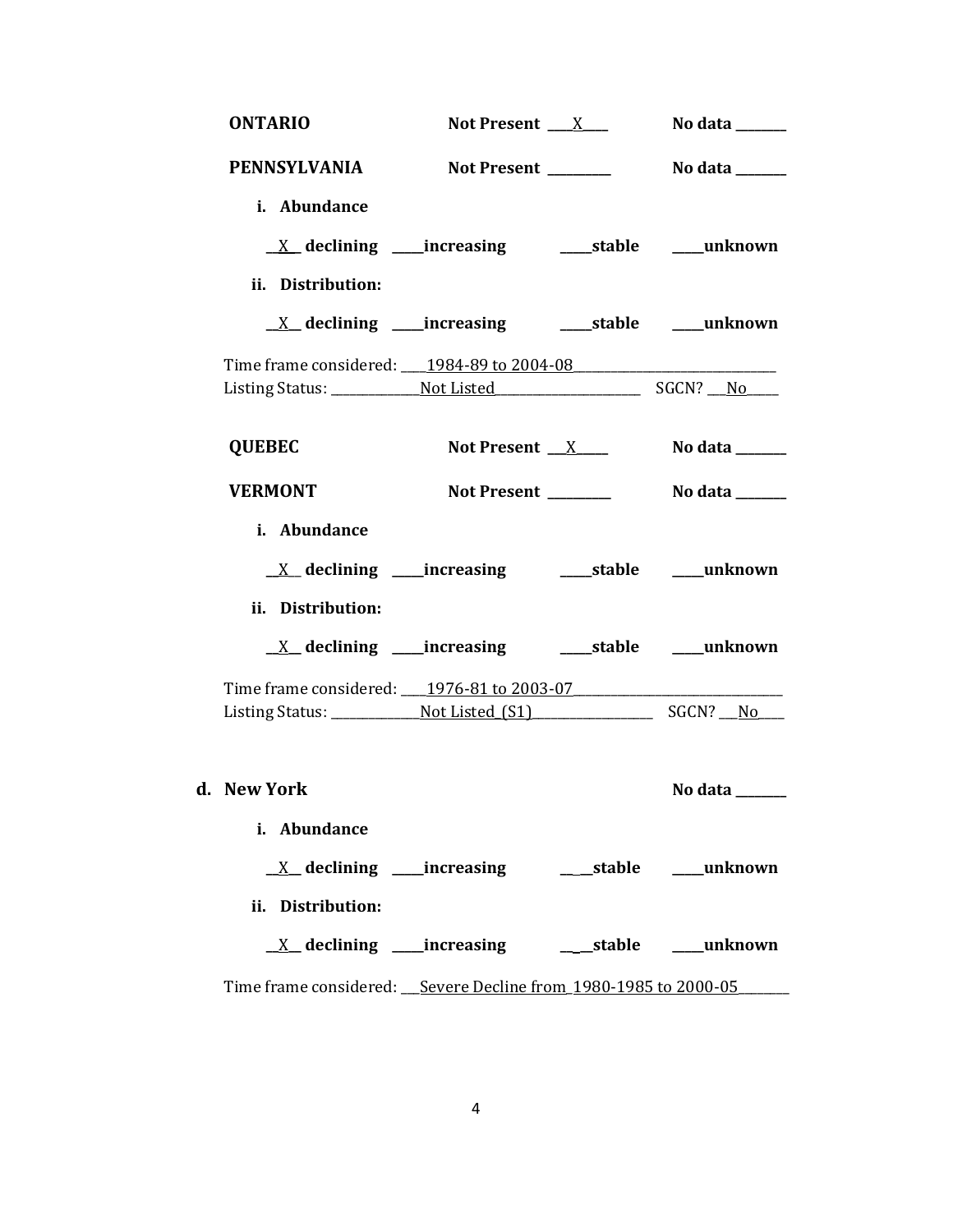### **Monitoring in New York.**

Long Island Colonial Waterbird Surveys are conducted every three years for cattle egret. Surveys will next be conducted in 2013. NYC Audubon conducts annual surveys. A coordinated regional survey (Maine to Virginia) was conducted in 2013.

# **Trends Discussion:**

Although populations are continuing to increase in some areas of the United States, populations along the Atlantic Coast have been declining since the 1970s in some places, and since the 1990s in others (Telfair 2006, Sauer et al. 2012).

Cattle egret currently breeds in the NYC area and at one upstate location, Four Brothers Island (Lake Champlain, Essex County). It was first reported in NY in 1970 at Gardiners Island, Suffolk County. The first upstate breeding record was of several pairs and one active nest at Four Brothers Island in 1973. In the early 1980s, the two upstate colonies showed a downward trend and the coastal colonies continued to increase to about 351 pairs in 1985. Since that time those colonies have also decreased (Chamberlaine in Levine 1989).

The second Breeding Bird Atlas documented a 38% reduction the number of blocks where cattle egret was confirmed breeding: 8 blocks in 1980-85 and 5 blocks in 2000-05 (McGowan and Corwin 2008). The Long Island Colonial Waterbird Survey shows low numbers in 2001 (3 pairs) and reports only one pair in 2010, at Canarsie Pol (Brooklyn County); no active nesting was documented in 2013 (F. Hamilton, pers. comm.). Confirmed breeding continued at Four Brothers Island as reported by the Atlas, but by 2007 there were no breeding pairs (High Peaks Audubon Society unpublished data).

Though not a preferred method for monitoring waterbird colonies, the BBS shows a significant declining trend of 3.7% annually for the Eastern BBS region for the period 1999-2009. The trend for North America for this period is a non-significant 0.3% increase.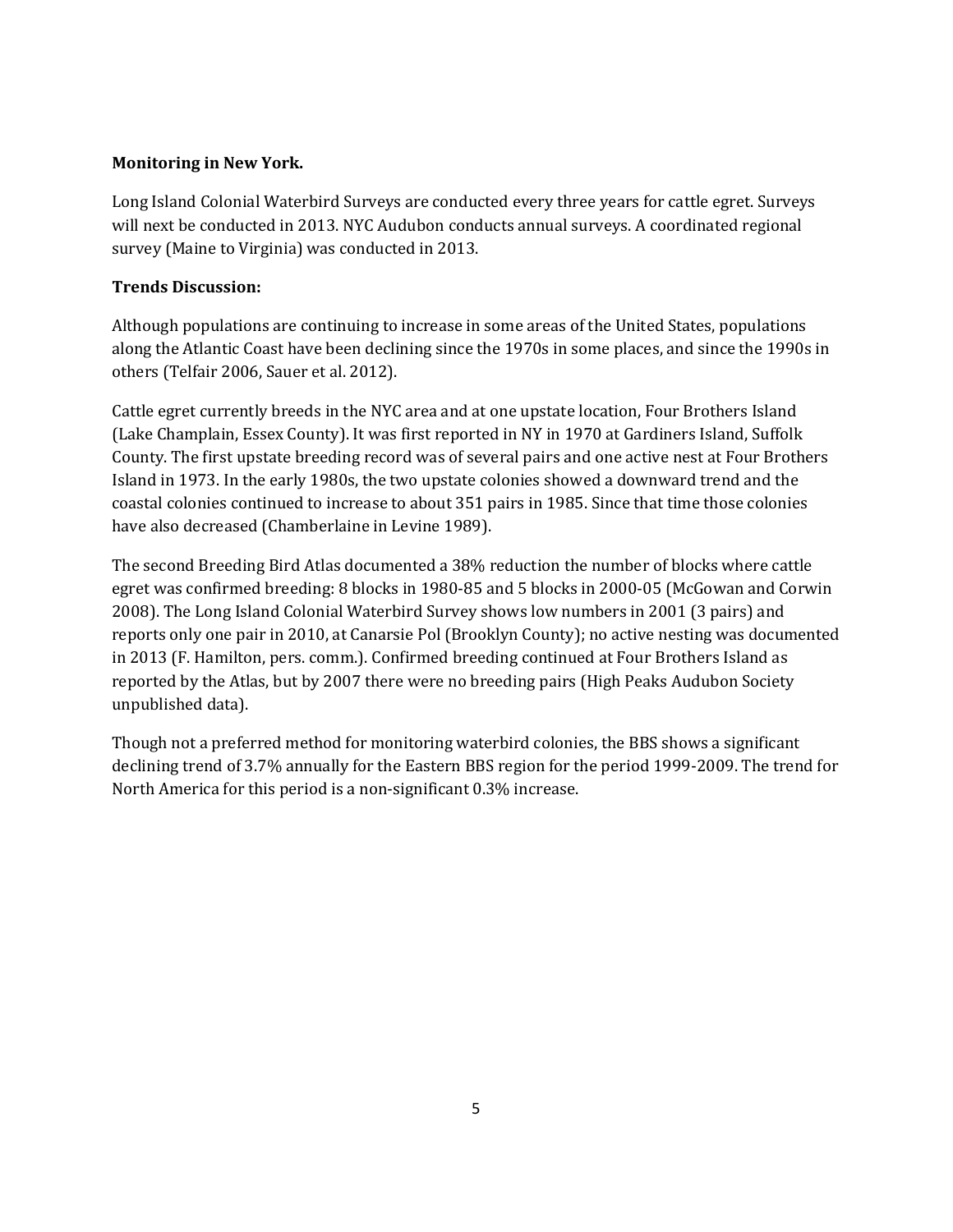

**Figure 1**: Range of cattle egret in North America (Birds of North America Online).



**Figure 2**: Occurrence of cattle egret in New York during the Breeding Bird Atlas (McGowan and Corwin 2008).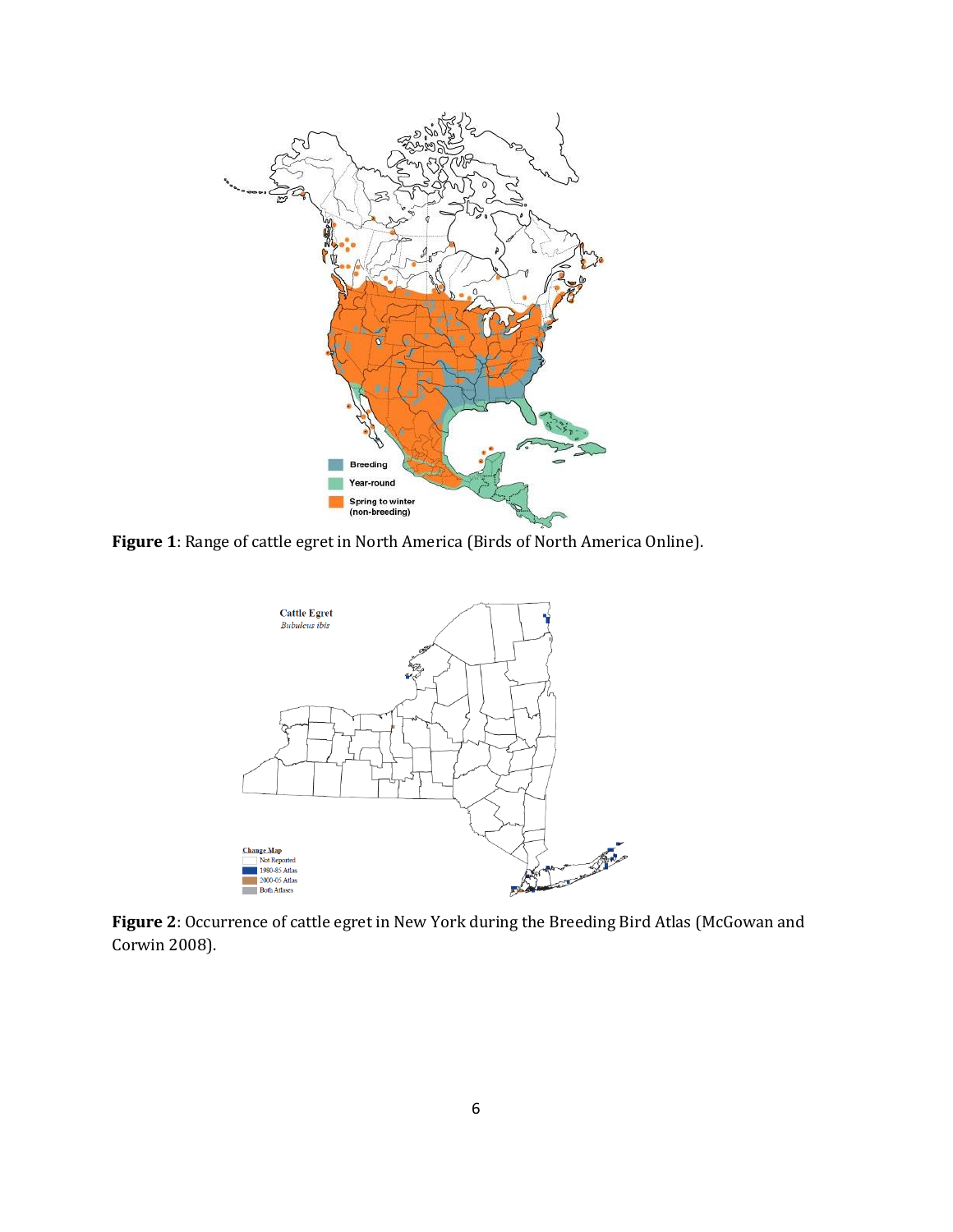

**Figure 3**: Conservation status of cattle egret in North America (NatureServe 2013).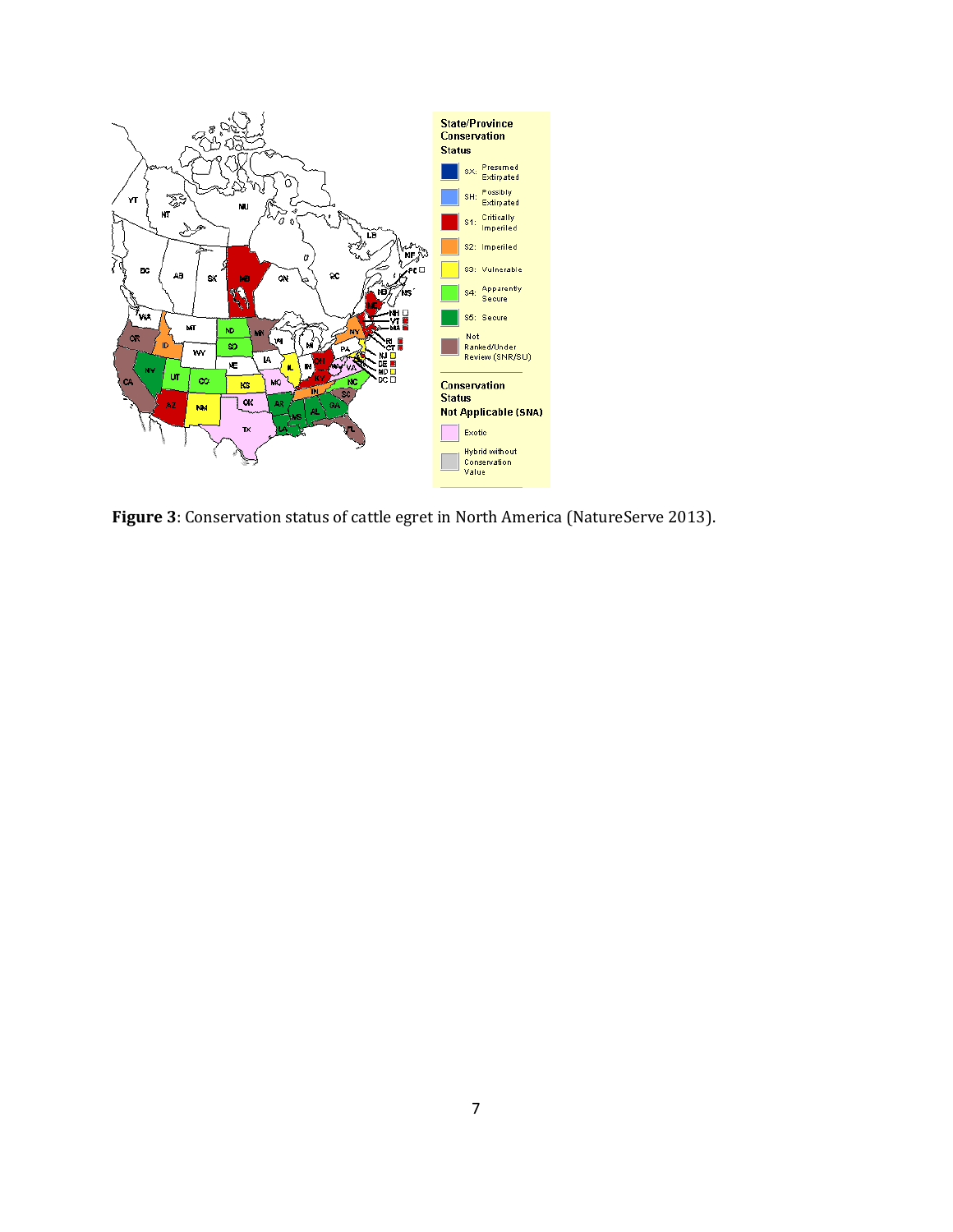#### **III. New York Rarity, if known:**

| Historic      | # of Animals | # of Locations % of State |  |
|---------------|--------------|---------------------------|--|
| prior to 1970 |              |                           |  |
| prior to 1980 |              |                           |  |
| prior to 1990 |              | 6 colonies                |  |

#### **Details of historic occurrence:**

During first Breeding Bird Atlas (1980-85), there were two upstate colonies: (1) Four Brothers Island in Lake Champlain with 8 active nests in 1980, (2) Little Galloo Island in Lake Ontario with 6 nests in 1982 (maximum count during 1908-85). Downstate, four colonies in southwestern Long Island and Staten Island were reported as "growing" with 351 pairs in 1985 (Andrle and Carroll 1988).

| Current | # of Animals | # of Locations % of State |
|---------|--------------|---------------------------|
|         |              | <u>_1 colony</u>          |

### **Details of current occurrence:**

During the second Breeding Bird Atlas (2000-05), nesting was documented upstate only at Four Brothers Islands. Downstate, 2004 surveys at the New York Harbor area showed breeding only at South Brother Island (Bronx County) and Hoffman Island (Suffolk County), and in 2005 only at South Brother Island (McGowan and Corwin 2008). The Long Island Colonial Waterbird Survey in 2010 documented breeding at one colony, Canarsie Pol, with one active breeding pair. No active nesting was documented during 2013 surveys (F. Hamilton, pers. comm.). Although no birds were observed nesting during the 2013 survey in NY Harbor, there were two adult birds in breeding plumage on Elders Island in Jamaica Bay in June (S. Elbin, pers. comm.).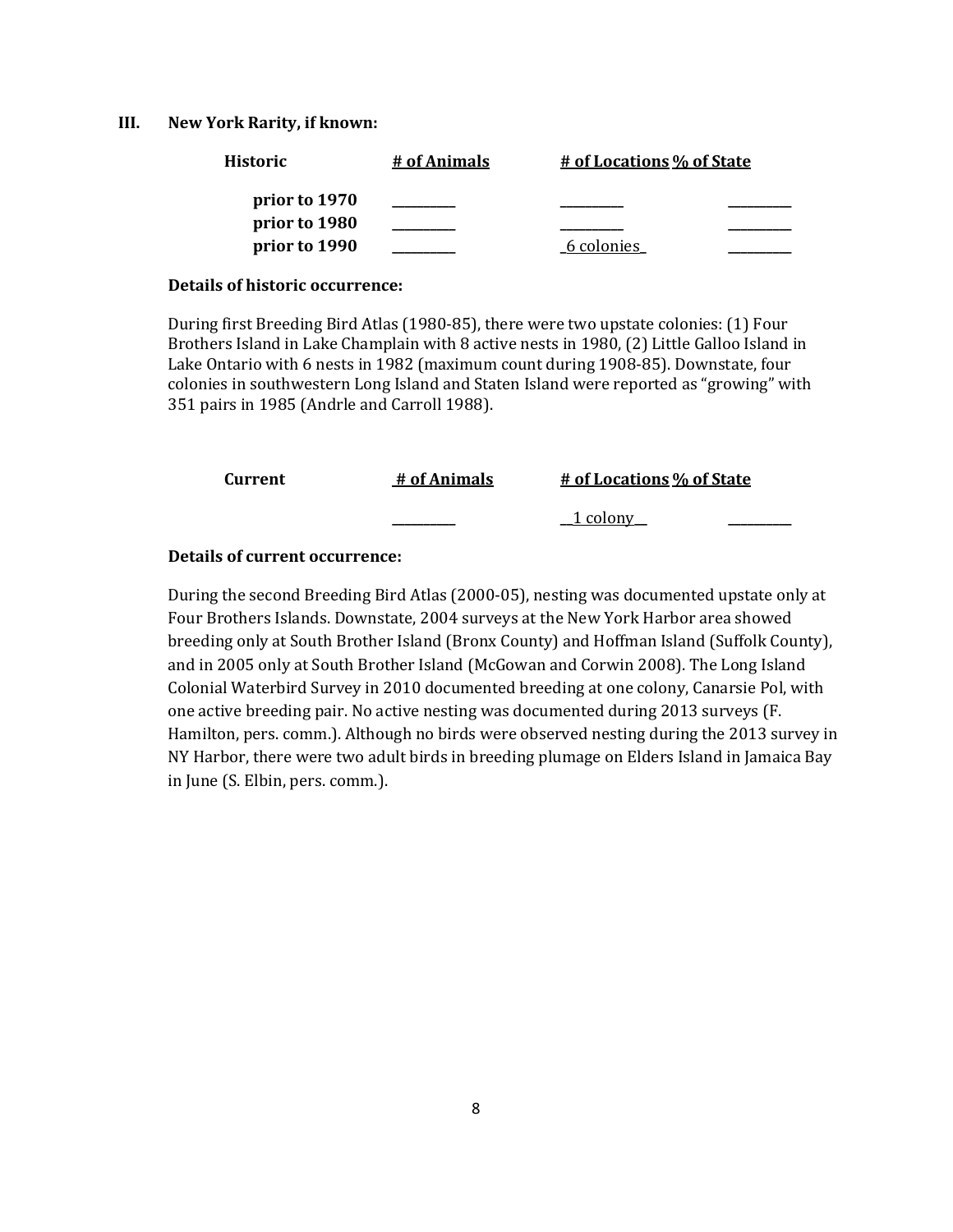# **New York's Contribution to Species North American Range:**

| $\underline{X}$ | $0 - 5\%$ | $\equiv$ abundant          |
|-----------------|-----------|----------------------------|
|                 | $6 - 10%$ | common                     |
|                 | 11-25%    | <sub>-</sub> fairly common |
|                 | 26-50%    | uncommon                   |
|                 | $>50\%$   | $X$ rare                   |

**Distribution** (percent of NY where species occurs) **Abundance** (within NY distribution)

### **NY's Contribution to North American range**

| $0 - 5%$  |
|-----------|
| $6 - 10%$ |
| 11-25%    |
| 26-50%    |
| >50%      |

### **Classification of New York Range**

\_\_\_\_\_ Core

\_\_\_\_\_ Peripheral

\_\_X\_\_\_ Disjunct

\_\_\_\_\_\_\_\_\_\_\_

Distance to core population: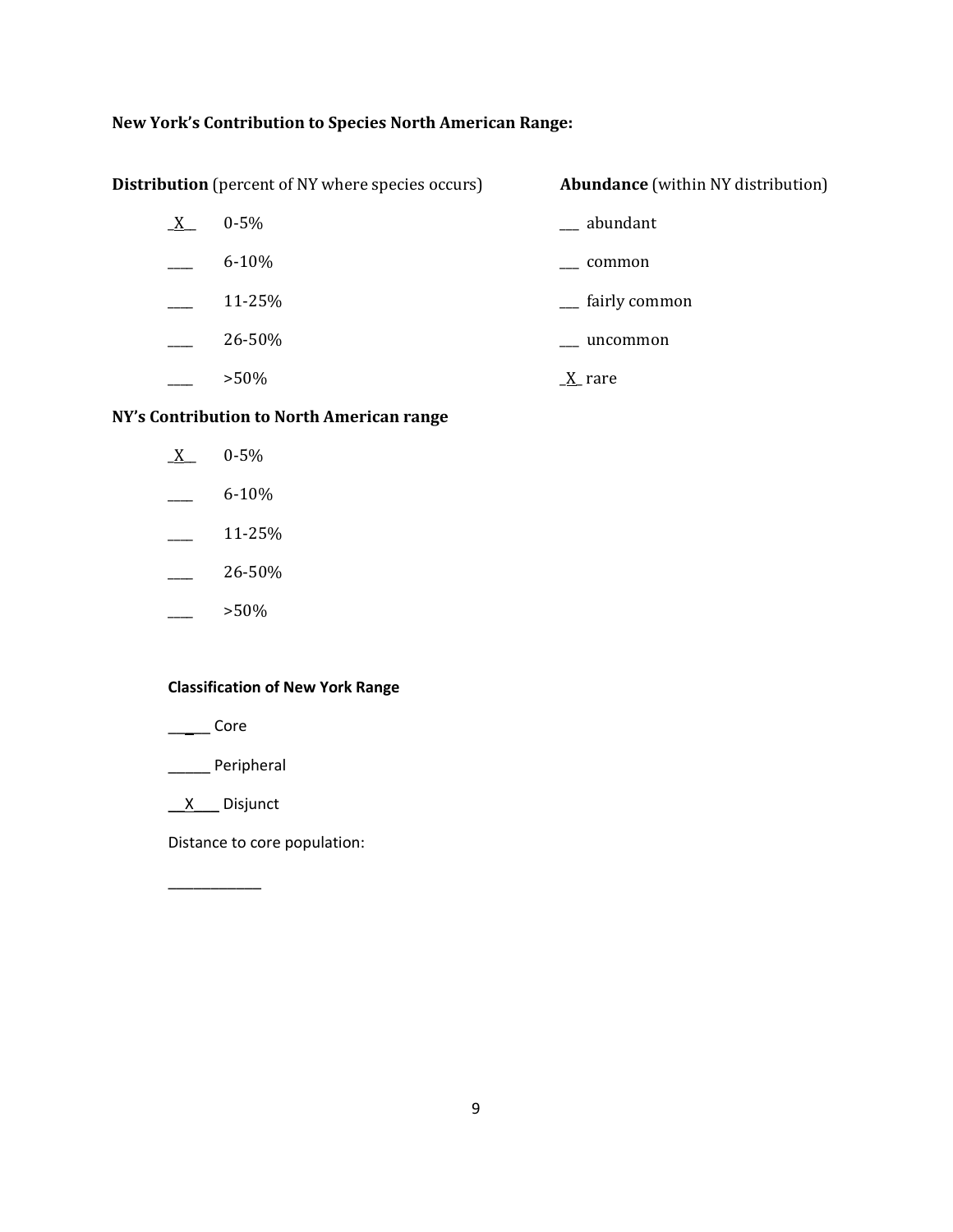# **IV. Primary Habitat or Community Type:**

- 1. Pasture/Hay
- 2. Urban and Recreational Grasses
- 3. Freshwater Marsh
- 4. Estuarine, Brackish Intertidal, Tidal Wetland, Low Marsh
- 5. Marine Intertidal Gravel/Sand Beach

# **Habitat or Community Type Trend in New York:**

| $\underline{X}$ Declining                                                        | $X$ Stable _____ Increasing |        | ___Unknown |
|----------------------------------------------------------------------------------|-----------------------------|--------|------------|
| Time frame of decline/increase: ______Since 1970s (coastal wetlands) ___________ |                             |        |            |
| <b>Habitat Specialist?</b>                                                       | <b>Example SER</b>          | $X$ No |            |
| <b>Indicator Species?</b>                                                        | Yes:                        | X No   |            |

### **Habitat Discussion:**

Cattle egret are distinct from other herons in their association with cattle. They are found in wet pastureland and marshes, fresh water and brackish situations, dry fields, and agricultural areas (especially irrigated ones), as well as at garbage dumps. Breeding colonies are often situated near human habitation (Telfair et al. 2000b). On Long Island, cattle egret occur on non-barrier salt marsh islands (NY Natural Heritage 2009).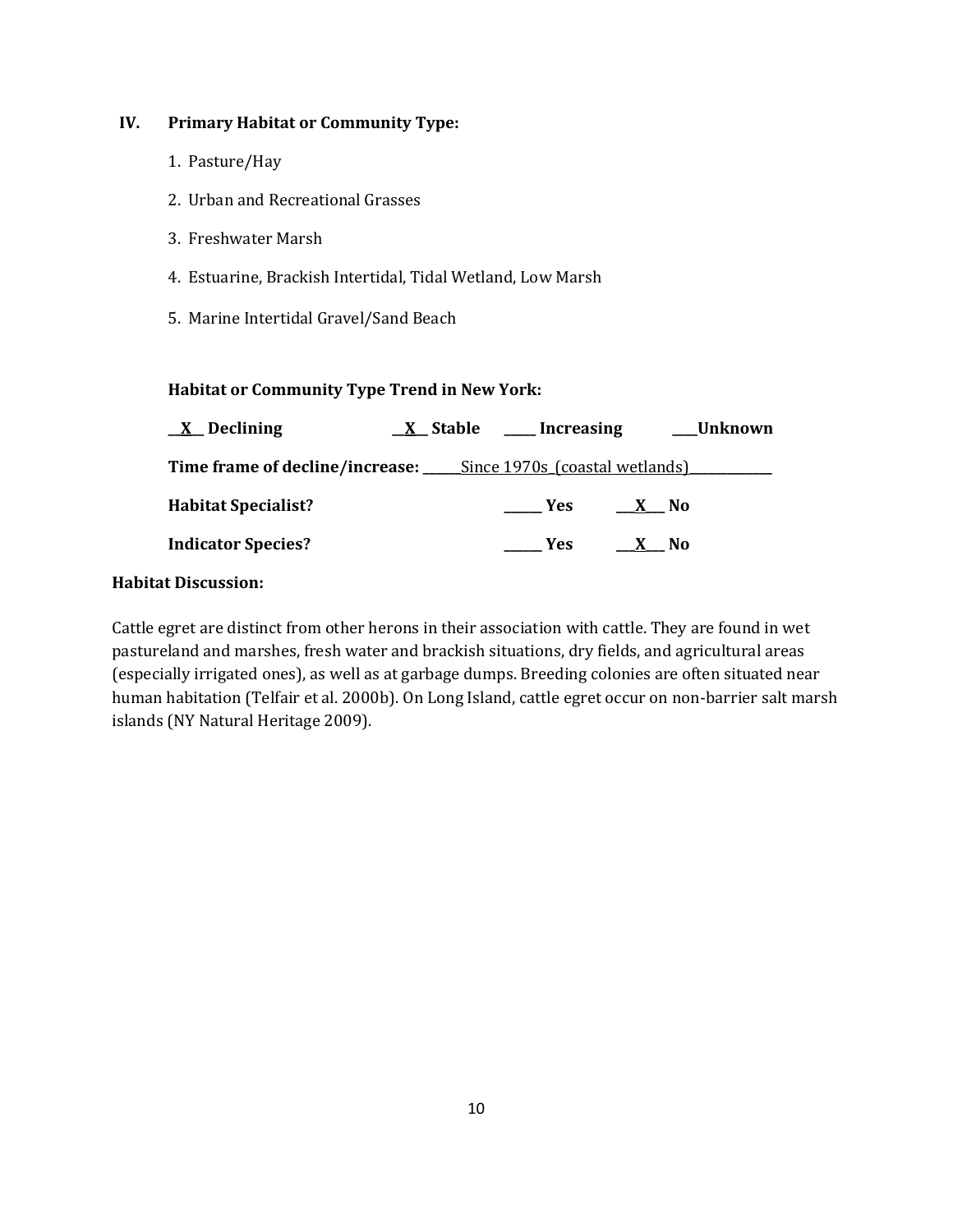- **V. New York Species Demographics and Life History**
	- **\_\_X\_\_ Breeder in New York**
		- **\_\_X\_\_ Summer Resident**
		- **\_\_\_\_\_ Winter Resident**
		- **\_\_\_\_\_ Anadromous**

**\_\_\_\_\_ Non-breeder in New York**

- **\_\_\_\_\_ Summer Resident**
- **\_\_\_\_\_ Winter Resident**
- **\_\_\_\_\_ Catadromous**
- **\_\_\_\_\_ Migratory only**
- **\_\_\_\_\_Unknown**

# **Species Demographics and Life History Discussion:**

Although many ardeids show non-directional juvenile wandering after the breeding season, this behavior is especially well-developed in the cattle egret. Individuals first breed at two years of age. There is normally one brood per season. Hatching success varies considerably, ranging from 14.3% in Alabama (Dusi and Dusi 1970) to 97.0% in New Jersey (Burger 1978). There is no data on lifetime reproduction.

# **VI. Threats:**

Cattle egret are threatened by loss and degradation of foraging and breeding habitat. Threats include flooding, development, predation by gulls, fox, and raccoon, and disturbance of nesting areas by human activity including boating, fishing, and deposition of dredge spoil (NY Natural Heritage Program 2009). The small, local populations in which cattle egret exist in New York are inherently unstable.

### **Are there regulatory mechanisms that protect the species or its habitat in New York?**

\_\_\_\_\_\_ No \_\_\_\_\_ Unknown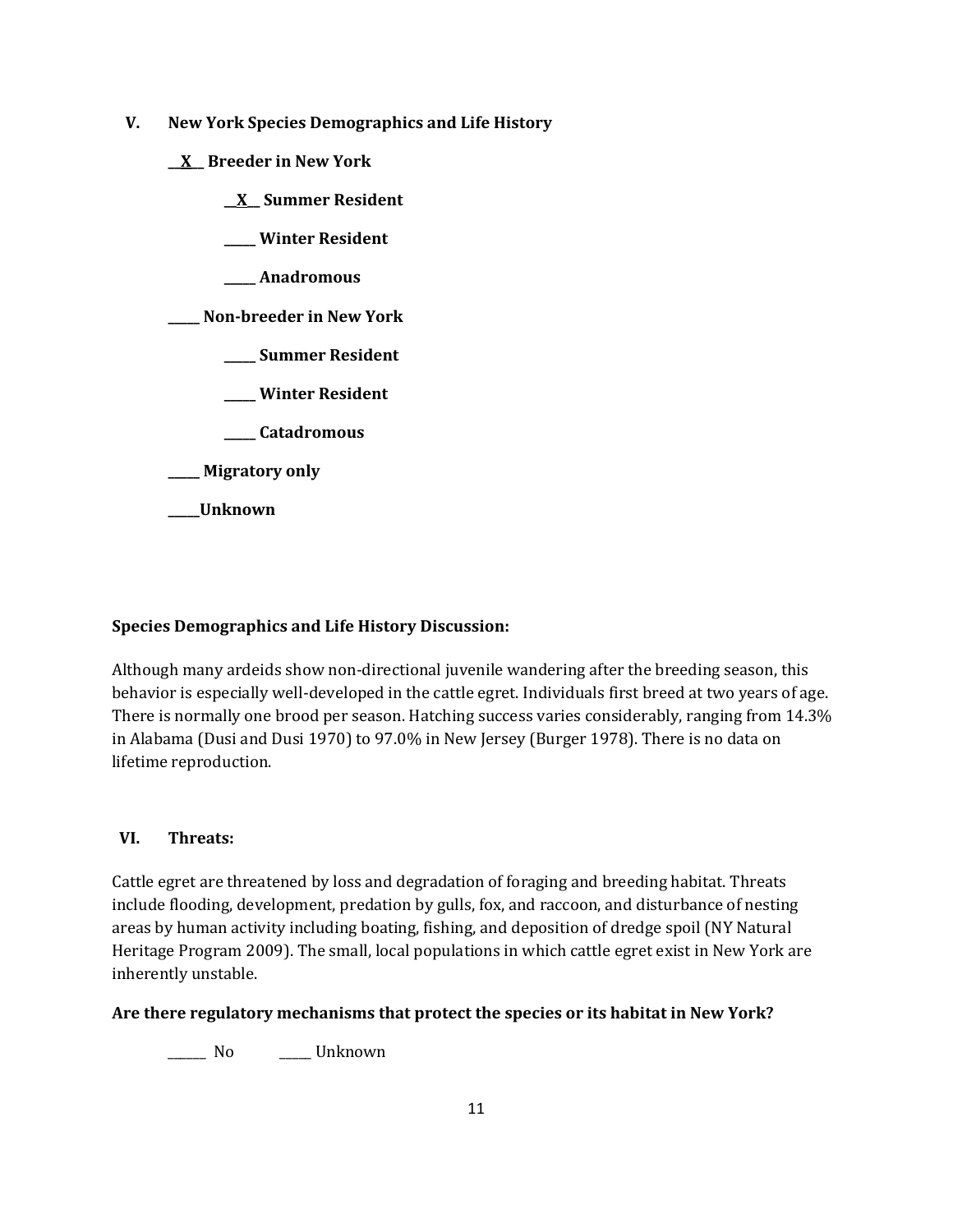# **Describe knowledge of management/conservation actions that are needed for recovery/conservation, or to eliminate, minimize, or compensate for the identified threats:**

| <b>Conservation Actions</b>       |                                    |  |
|-----------------------------------|------------------------------------|--|
| <b>Action Category</b>            | <b>Action</b>                      |  |
| Land/Water Protection             | Site/Area Protection               |  |
| Land/Water Protection             | Resource/Habitat Protection        |  |
| Land/Water Management             | Site/Area Management               |  |
| <b>External Capacity Building</b> | Alliance & Partnership Development |  |

Conservation actions following IUCN taxonomy are categorized in the table.

The Comprehensive Wildlife Conservation Strategy (NYSDEC 2005) includes recommendations for the following actions for colonial nesting herons.

#### **Habitat management:**

- Integrate bird conservation interests in agency planning, management, and research projects, within the context of agency missions. Watersheds 1, 5 and 10 have the highest priority with Watershed 10 the highest of those.
- \_\_\_\_ Develop coordinated and specific management and habitat restoration projects for identified focus areas that can then be submitted as grant proposals. Watersheds 1, 5 and 10 have the highest priority with Watershed 10 the highest of those.

#### **Habitat research:**

Identify habitat research projects for heron and egret species that can then be submitted as grant proposals.

### **Habitat restoration:**

Work with State, Federal and NGOs to identify wetlands and fund their restoration. Develop coordinated and specific habitat restoration projects for identified focus areas that can then be submitted as grant proposals.

#### **Life history research:**

Identify research needs for New York populations dealing with habitat, food habits, behavior, breeding, and reproductive success for heron and egret species that can then be submitted as grant proposals.

# **Population monitoring:**

\_\_\_\_ Initiate statewide, comprehensive colonially nesting heron survey. Resurvey every five years after initial survey. Watersheds 1, 5 and 10 have the highest priority with Watershed 10 the highest of those.

### **Statewide management plan:**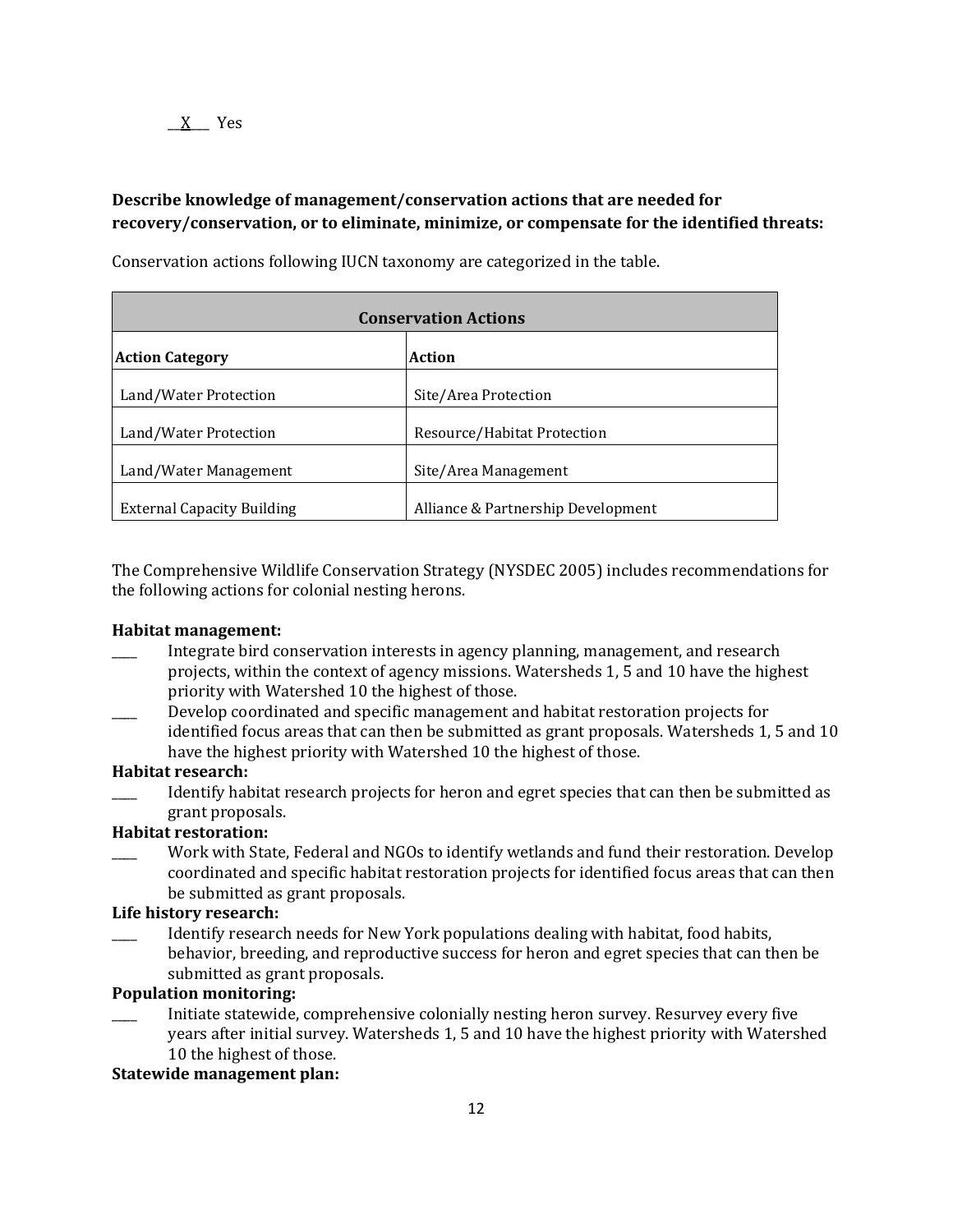Develop coordinated, statewide management plan that takes into consideration differences in colony sizes, species distribution, habitat characteristics and human populations for upstate and downstate regions, particularly Long Island. Watersheds 1, 5 and 10 have the highest priority with Watershed 10 the highest of those.

### **VII. References**

Andrle, R.F. and J.R. Carroll, eds. 1988. The Atlas of breeding birds in New York State. Cornell University Press, Ithaca, NY.

Burger, J. 1978. The pattern and mechanism of nesting in mixed-species heronries. Pages 45-58 *in* Wading birds. (Sprunt IV, A., J. C. Ogden, and S. Winckler, Eds.) Nat'l Audubon Soc. res. rep. no. 7, New York.

Craig, E. 2012. New York City Audubon's Harbor Herons Project: 2012 Interim Nesting Survey Report. New York City Audubon, New York, NY.

Dusi, J. L. and R. T. Dusi. 1970. Nesting success and mortality of nestlings in a Cattle Egret colony. Wilson Bull. 82:458-460.

High Peaks Audubon Society's annual surveys of the Four Brothers Islands, 1982- 2002. Unpublished data. Elizabethtown, NY.

Levine, R. 1989. Bull's Birds of New York State. Cornell University Press, Ithaca, NY.

McGowan, K.J. and K. Corwin, eds. 2008. The second atlas of breeding birds in New York State. Cornell University Press, Ithaca, NY.

McCrimmon, Jr., D. A. 1978. Nest site characteristics among five species of herons on the North Carolina coast. Auk 95:267-280.

New York Natural Heritage Program. 2009. Biotics Database. New York State Department of Environmental Conservation. Albany, NY.

Puleston, D. 1970. First recorded nesting of the cattle egret in New York State. Kingbird 20:178-179.

Sauer, J. R., J. E. Hines, J. E. Fallon, K. L. Pardieck, D. J. Ziolkowski, Jr., and W. A. Link. 2012. The North American Breeding Bird Survey, Results and Analysis 1966 - 2011. Version 12.13.2011 USGS Patuxent Wildlife Research Center, Laurel, MD.

Telfair II, R. C. 2006. Cattle Egret (*Bubulcus ibis*), The Birds of North America Online (A. Poole, Ed.). Ithaca: Cornell Lab of Ornithology; Retrieved from the Birds of North America Online: http://bna.birds.cornell.edu/bna/species/113